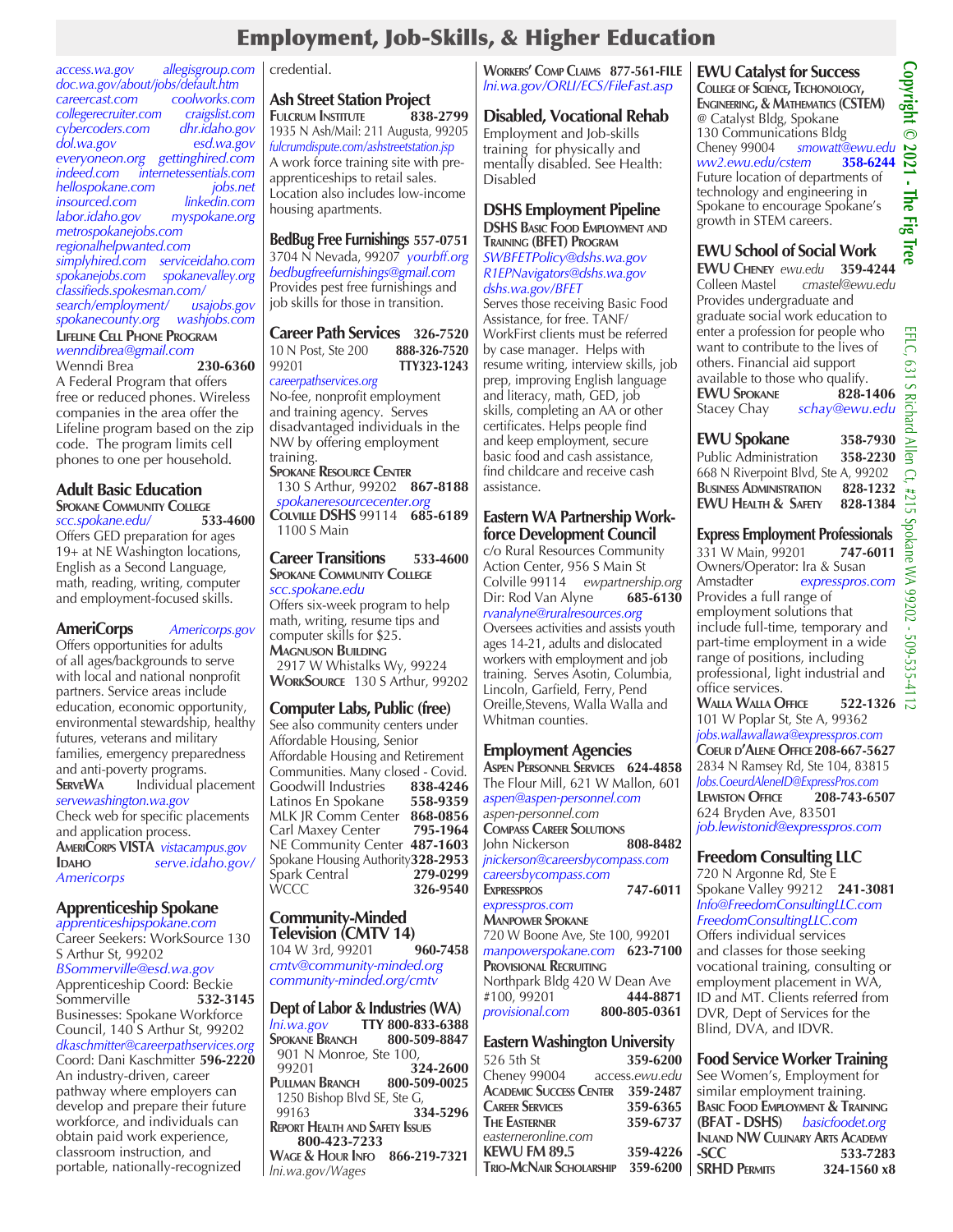### **YWCA of Spokane 789-9307 x8307**

### **Gonzaga University**

| 502 E Boone, 99258                        | 328-4220      |
|-------------------------------------------|---------------|
| gonzaga.edu                               | 800-986-9585  |
| <b>CATHOLIC STUDIES</b>                   | 313-6609/5973 |
| <b>COUNSELING &amp; CAREER ASSESSMENT</b> |               |
| <b>CENTER</b>                             | 313-4054      |
| <b>GONZAGA BULLETIN</b>                   | 313-5865      |
| gonzagabulletin.com                       |               |
| KAGU FM 88.7                              | 313-6660      |
| <b>LAW SCHOOL</b>                         | 313-3700      |
| law.gonzaga.edu                           |               |
|                                           |               |

### **Foundational Community Support**

**Community Minded Enterprises** *fcs@community-minded.org community-minded.org* **496-2238** Specialist: Nina George

**Goodwill Industries of the Inland NW Workforce & Family Services** 130 E 3rd, 99202 *discovergoodwill.org* **TDD344-0163**

### **Greater Minds 321-3623**

801 W Riverside, 99201 *jbrant@greaterspokane.org greatermindsspokane.org*

Regional collaboration of the higher education and business communities that help working adults return to school and finish their degrees or certificates.

**High School Programs 533-4600 SPOKANE COMMUNITY COLLEGE** 

## *ABEInquiry@scc.spokane.edu*

**Running Start** Offers paths to high school completion: 1) High School+ offers completion for those 18 and younger, 2) a GED offers completion for those 19+. Offers classes in person, online or in hybrid formats at community colleges. Running Start in Spokane and rural education centers, offers high school and college credits at the same time.

### **Hope Center 208-882-4144** 1212 W Pullman Rd

PO Box 8622, Moscow 83843 *hopecenterservices@gmail.com hopecentermoscow.com* Prog Coord: DeDe Wassmuth Job training and life skills training program for adults with barriers to entry-level employment includes budgeting, GED tutoring, support

coaching and Celebrate Recovery.

**I-BEST (Integrated Basic Education and Skills Training) SPOKANE COMMUNITY COLLEGE** 1810 N Greene St, 99217<br>scc.spokane.edu 533-4600  $scc$ .spokane.edu Teaches students literacy, work and college-readiness skills so they can move through school and into living-wage jobs faster. Both SCC and SFCC offer collegecredit classes that combine college coursework with basic skills training and assistance.



Respecting People. Impacting Business.<sup>™</sup> Owned by Susan and Ira Amstadter

# **Helping area non-profits grow & prosper**



Our programs help people with employment, training and education, housing support and financial stability.

Get more information online at DiscoverGoodwill.org or call 509-838-4246.



Donate. Shop. Change a life. www.DiscoverGoodwill.org

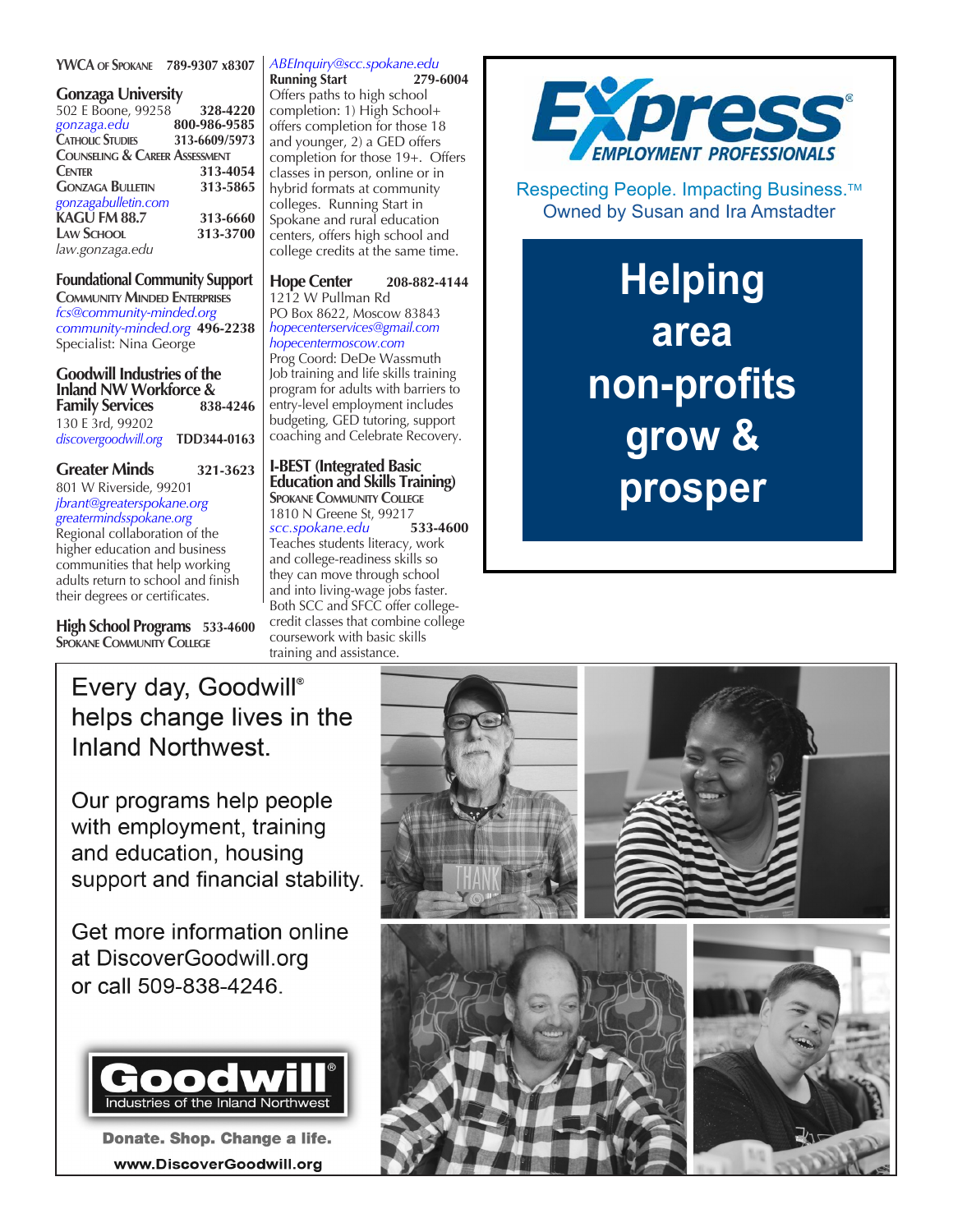| <b>Idaho Department of Labor</b>                              |  |  |
|---------------------------------------------------------------|--|--|
| labor.idaho.gov                                               |  |  |
| KOOTENAI COUNTY 208-457-8789                                  |  |  |
| 600 N Thorton, Post Falls 83854                               |  |  |
| kcmail@labor.idaho.gov                                        |  |  |
| <b>ST MARIES &amp; KELLOGG AREA MOBILE</b>                    |  |  |
| 457-8789 x3873/3813<br>OFFICE                                 |  |  |
|                                                               |  |  |
| stmariesmail@labor.idaho.gov                                  |  |  |
| SANDPOINT 83864<br>208-263-7544                               |  |  |
| 613 Ridley Village Rd, Ste C                                  |  |  |
| sandpointmail@labor.idaho.gov                                 |  |  |
| <b>BONNERS FERRY AREA MOBILE OFFICE</b>                       |  |  |
| 457-8789 x3828/3505                                           |  |  |
| bonnersferrymail@labor.idaho.gov                              |  |  |
| 208-799-5000<br>LEWISTON                                      |  |  |
| 1158 Idaho St, 83501                                          |  |  |
|                                                               |  |  |
| lewistonmail@labor.idaho.gov                                  |  |  |
| OROFINO 83544<br>208-476-5506                                 |  |  |
| 410 Johnson, Ste 12                                           |  |  |
| orofinomail@labor.idaho.gov                                   |  |  |
| <b>GRANGEVILLE AREA MOBILE OFFICE</b>                         |  |  |
| 208-799-5000 x3789/4311                                       |  |  |
| grangevillemail@labor.idaho.gov                               |  |  |
| <b>MOSCOW AREA MOBILE OFFICE</b>                              |  |  |
| 208-799-5000 x3531/3853                                       |  |  |
| moscowmail@labor.idaho.gov                                    |  |  |
|                                                               |  |  |
| <b>Idaho Industrial Commission</b>                            |  |  |
| iic.idaho.gov                                                 |  |  |
| COEUR D'ALENE<br>208-769-1492                                 |  |  |
| 1111 W Ironwood, Ste A, 83814                                 |  |  |
| 208-263-5747<br>SANDPOINT                                     |  |  |
| $613$ Ridley Village, Ste 6, 83864                            |  |  |
| 208-799-5035<br>LEWISTON                                      |  |  |
| 1118 F St, 83501                                              |  |  |
|                                                               |  |  |
| Job Corps 800-733-JOBS (5627)                                 |  |  |
|                                                               |  |  |
| jobcorps.gov                                                  |  |  |
| <b>SPOKANE JOB CORPS</b>                                      |  |  |
| 3012 N Nevada St, Ste 1, 99207                                |  |  |
| Russell.hugh@jobcorps.org 340-7813                            |  |  |
| Hugh Russell<br>638-5401                                      |  |  |
|                                                               |  |  |
| <b>Brandie Batt</b><br>638-8773                               |  |  |
| Nation's largest career technical                             |  |  |
| training and education program                                |  |  |
|                                                               |  |  |
| for students ages 16-24.                                      |  |  |
|                                                               |  |  |
| <b>CURLEW JOB CORPS - CIVILIAN</b>                            |  |  |
| CONSERVATION CENTER 800-513-4884<br>3 Campus St, Curlew 99118 |  |  |

*curlew.jobcorps.gov* Provides vocational and job skills in service industries.

### **Kaleidoscope Community Services 208-699-2250**

*gar.mickelson@kaleidoscopecs.org FB: kaleidoscopecs kaleidoscopecs.org* Gar Mickelson Work services training program in landscaping March to October.

### **LDS Spokane Washington Employment Resource Center**

1620 E 29th, 99203 **928-2534** *wel-ec-spokane@ldschurch.org* Hours: 9-3, MT. *LDSjobs.org*  Entrance on the east side of the building—ring the door bell.

**Lewis & Clark State College (208)**<br>500 8th *Icsc.edu* 792-5272 500 8th *lcsc.edu* Lewiston 83501 **800-933-5272** **Adult Learning Center 792-2238 Continuing Education 792-2243** Center for Arts & History, 415 Main<br>E-LEARNING SERVICES 792-2239 **E-LEARNING SERVICES 800-879-0458 Outreach Centers: CdA Center 666-6707** 1031 N Academic Way, Ste 140 Coeur d'Alene 83814 **Grangeville Outreach Center** 201 E Main St, 83530 **983-2164 Orofino Outreach Center 476-5731** 416 Johnson, Ste #1, 83544 **Student Support Services (TRiO)792-2300**

### **North Idaho College (208)**<br>1000 W Garden 769-3300 1000 W Garden Coeur d'Alene 83814 *nic.edu* **877-404-4536 ABE/GED Prog 665-5099 Career Assistance 625-2364**

**Extension Offices: Bonners Ferry** 6791 Main, 83805 **SANDPOINT CENTER** 102 S Euclid, 83864 **Silver Valley Center** 323 Main St, Kellogg 83837<br>THE SENTINEL 208-769 **The Sentinel 208-769-3388** *nicsentinel.com* **Small Business Development Center 208-665-5085 Workforce Training & Community Education 208-769-3333**

**NEW ESD 101 - AmeriCorps** 2424 E Riverside, 99202 *esd101.net* **789-3708 Spokane Service Team**Serves full and part-time in low-income housing construction, tutoring, volunteer

management and disaster services. Education awards available. **YouthBuild Spokane** *youthbuild.org* 

Helps 18-24 year olds complete GED or high school diploma and earn wages while learning construction skills. Participants receive support for education, hands-on training in construction and a small wage.

### **Rural Resource Employment and Training 685-6158**

956 S Main St, Colville 99114 *e\_t@ruralresources.org* Kelly Charlton *ruralresources.org* Helps people move from poverty to economic stability. Trains job seekers to join the workforce and then helps them find and keep good jobs. Working with other partner agencies in the Workforce Development Council, links workers with training, resources and support to launch them into full-time living wage jobs through: vocation training, work experience, on-the-job-training, supportive services and youth services.

**Salvation Army Kroc Center** 1765 W Golf Course Rd *kroccda.org* Coeur d'Alene 83815 **208-667-1865 Spark Central 279-0299** 1214 W Summit Pkwy, 99201 *programs@spark-central.org spark-central.org* Ignites creativity, innovation and imagination for people to forge the path to their potential. **Spokane Community College** 1810 N Greene St, 99217<br>scc.spokane.edu 533-7000 *scc.spokane.edu* **533-7000 RUNNING START** *runningstart@scc.spokane.edu* **The Sasquatch Times 533-7171 Student Success & Career Services 533-7249** Basic Food & Employment Training (BFET) **533-8056** Corporate & Continuing Ed *ce@css.spokane.edu* **533-8483** Opportunity Grants **533-8655** Passport to College **533-7345**  *washingtonpassportnetwork.org* Education for former foster children up to 22. WorkFirst - TANF **533-8210** Worker Retraining **533-8056 SPOKANE COMMUNITY COLLEGE Education Centers The Lodge 533-6259** 3305 W Whistalks Wy **Magnuson Building 279-6030** 2917 W Whistalks Wy **Valley Center 443-5508** 11530 E Sprague Ave, Ste A&B **SPOKANE COMMUNITY COLLEGE RURAL Education Centers: Colville Center 685-2120** 985 S Elm, 99114 **800-276-8040 INCHELIUM CENTER**  14 Community Center Lp, 99138 **Ione Center 442-4290** 208 Blackwell, Ste 2, 99139 **Newport Center** 99156 **447-3835**<br>1204 W Fifth **888-323-2399**  1204 W Fifth **888-323-2399 REPUBLIC CENTER**  970 N Keller St, Ste B, 99166 **800-276-8040 x6405 Other Programs and locations: Adult Education Center 533-4600** 2310 N Monroe St, 99205 **Apprenticeship and Journeyman Training Center** 2110 N Fancher Spokane Valley 99212 533-7178 **Felts Field - Aviation Maintenance Technology** 5829 E Rutter Ave Spokane Valley 99212 **533-7320**

### **Spokane CREATE**  *spokanecreate.org*

### *FB: SpokaneCreate* Provides a supportive, collaborative environment, materials and physical space to foster learning and understanding in science, technology, engineering and mathematics.

# **Spokane Falls Community College** 3410 W Whistalks Wy, 99224

*spokanefalls.edu* **533-3500 Career & Community Engagement Center 533-3521** *careers@sfcc.spokane.edu* BFET **533-3599** Continuing Education **533-8483** Opportunity Grants **333-3599** Passport to College **333-3599** *washingtonpassportnetwork.org* Work First **533-3042** Worker Retraining **533-3599 The Communicator 533-4185 Running Start 533-3524/3435 Spokane Falls Community College Education Centers Fairchild AFB Education Center** 6 W Castle St, Ste 126, 99011 Military/Veterans One-Stop  **33-3900/533-3504**  *fairchildairforcebaseeducation center.sfecc@sfcc.spokane.edu* **Pullman Center 332-2706** 115 NW State St, Ste 305A, 99163 **Spokane Regional Labor** 

**Council, AFL-CIO 327-7637** 510 S Elm St, Ste 1, 99201 *wa.aflcio.org/spokanelabor* Offers apprenticeships programs through local unions.

## **Spokane Workforce Council**

140 S Arthur St, Ste 300A, 99202 *admin@spokaneworkforce.org spokaneworkforce.org* **960-6255** CEO: Mark Mattke Seeks to close the skills gap, create jobs, increase wages, improve productivity, reduce poverty and develop a responsive, effective workforce system.

**The Big Table 979-1005** 1411 W Garland, Ste E, 99205 POB 372, Spokane Valley 99210 *information@big-table.com* Kevin Finch, Jill Lemon, Laura Lympus, Chris Deitz, Annee Compogno *big-table.com* Transforms lives of those working in the restaurant and hospitality industry transformed by building community around shared meals and caring for those in crisis, transition or falling through the cracks. **Spokane Branch 979-1005**

827 W First, Ste 725, 99201

### **UGM Motors 327-4357**

7103 E Sprague, 99212 Mngr: Jim Stroh *ugmmotors.org* Restores cars, rebuilding lives. Men and women in transition receiving job training and Christian discipleship. Donated cars are reconditioned and sold to fund UGM's homeless services.

**University of Idaho (208)**<br>875 Perimeter Dr. 2885-6111 875 Perimeter Dr<br>Moscow 83844 Moscow 83844 **888-884-3246** *uidaho.edu* **Career Services 885-6121**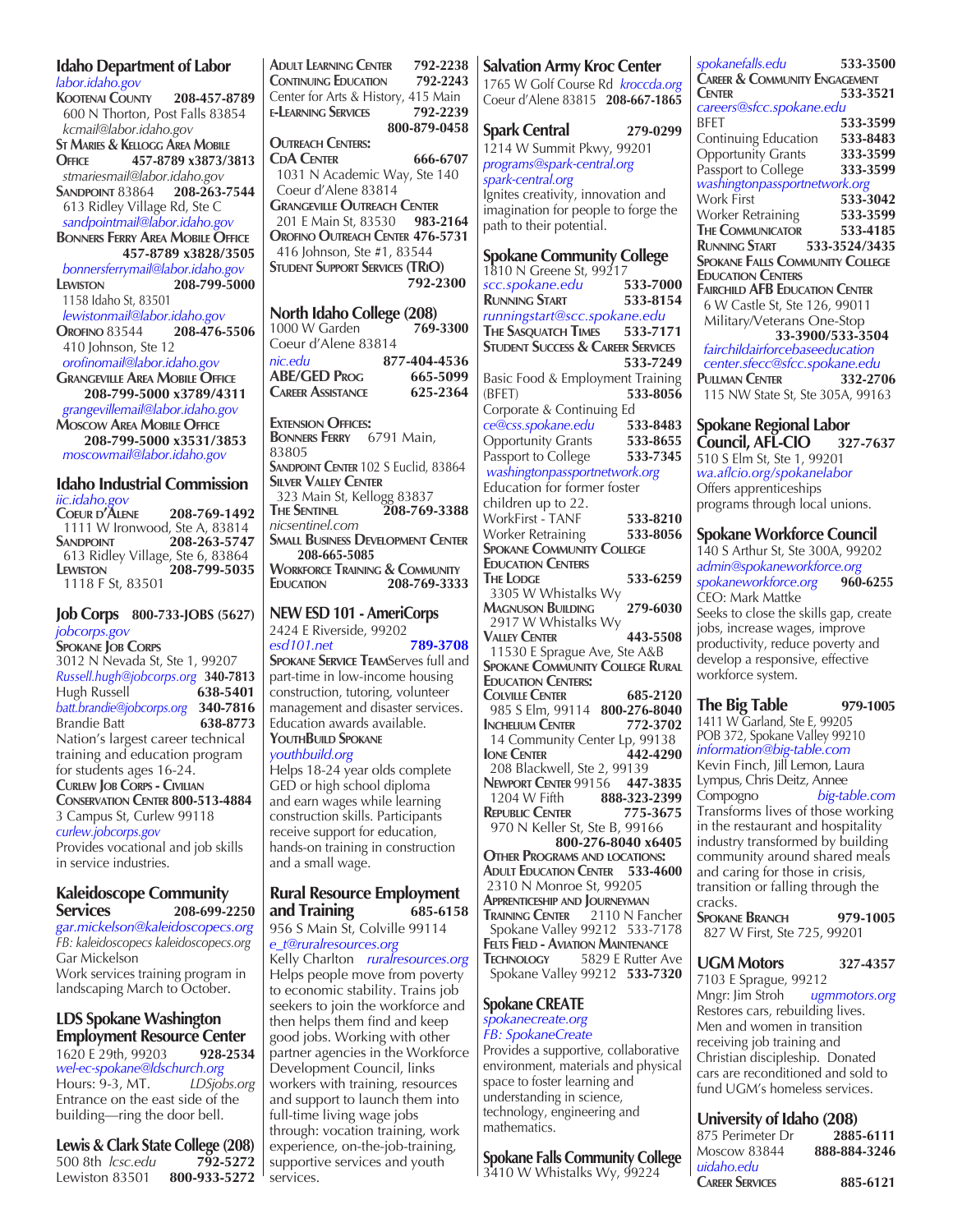**Student Media 885-2220 TRIO Projects** *trio@uidaho.edu* **University of Idaho - Coeur d'Alene Campus 667-2588** 1031 N Academic Wy, Ste 242 Coeur d'Alene 83814 **EXTENSIONS NORTHERN DISTRICT**<br>extension.uidaho.edu 736-3603  $extension.uidaho.edu$ **Benewah County 245-2422** 701 College Ave, St Maries 83861 **Bonner County 263-8511** 4205 N Boyer Ave, Sandpoint 83864 **Boundary County 267-3235** 6447 Kootenai St PO Box 267, Bonners Ferry 83895<br>CLEARWATER COUNTY 476-4434 **Clearwater County 476-4434** 2200 Michigan, Orofino 83544 **Coeur d'Alene Indian Reservation** 401 Annie Antelope Dr/POB 289<br>Plummer 83851 686-5605 Plummer 83851 **686-5605 IDAHO COUNTY 883-2667**  Courthouse 320 W Main, Rm 3 Grangeville 83530 **Kootenai County 446-1680** 1808 N 3rd, Coeur d'Alene 83814 **Latah County 883-2267** 220 E 5th St, #201, Moscow 83843 **Lewis County 937-2311** 510 Oak St, Rm 6, Nezperce 83543<br>**NEZ PERCE COUNTY** 799-3096 **NEZ PERCE COUNTY**  1239 Idaho St, Lewiston 83501 **Nez Perce Reservation** 99 Agency Rd **621-3514** PO Box 365, Lapwai 83540

**University of Washington School of Medicine - Gonzaga University Health Partnership** 820 E Spokane Falls Blvd Mail: 850 E Spokane Falls Blvd,<br>Ste 124, 99202 **838-4689** Ste 124, 99202 **838-468**<br>wspokane@uw.edu washington. *wspokane@uw.edu edu/spokane/spokane-center*

### **Walla Walla Community**

| College                                      | 877-992-9922 |  |
|----------------------------------------------|--------------|--|
| 500 Tausick Wy                               | 522-2500     |  |
| Walla Walla 99362                            | wwcc.edu     |  |
| <b>ADULT BASIC EDUCATION WWCC.edu/cap</b>    |              |  |
| HS21+, GED, ELA, I-BEST                      |              |  |
| ged                                          | wwcc.edu/ged |  |
| <b>ALTERNATIVE EDUCATION</b>                 | 527-4324     |  |
| <b>CAREER &amp; EMPLOYMENT SVCS 527-4262</b> |              |  |
| HIGH SCHOOL COMPLETION 527-4262              |              |  |
| <b>RUNNING START</b>                         | 527-4262     |  |
| <b>TRIO STUDENT SUPPORT</b>                  | 527-4258     |  |
| <b>CLARKSTON CAMPUS</b>                      | 758-3339     |  |
| 1470 Bridge St, 99403                        |              |  |
| <b>BFFT</b>                                  | 751-4058     |  |
| Distance Learning                            | 527-4331     |  |
| High School Completion                       | 527-4262     |  |
| Running Start                                | 758-1718     |  |
| <b>TRiO Student Support</b>                  | 527-4258     |  |
| <b>Workforce and Business</b>                |              |  |
| Development Center                           | 758-3339     |  |
| <b>WorkSource Connections</b>                | 758-1716     |  |

**WA State Human Rights** 

**Commission, Spokane District** Rock Pointe Plaza III, 1330 N Washington, Ste 2460, 99201 *hum.wa.gov* **TTY 800-300-7525** Investigates allegations of discrimination in employment, housing, public accommodation, credit and insurance. **800-233-3247**

### **WA State Community & Technical Colleges**

1300 Quince St SE **360-704-4400** Olympia 98504 *sbctc.edu* Offers professional, technical career education at 34 community colleges statewide.

### **Washington State University -**

**Pullman 335-3564**<br>
<u>*Wsu.edu* **TTY/TDD** 335-1566</u> *wsu.edu* **TTY/TDD 335-1566 Academic Success and Career DEVELOPMENT 335-6000**<br>**BIAS HOTHINE 332-2427 BIAS HOTLINE 332-2427**<br>**CABLE 8 PRODUCTIONS 335-5219 CABLE 8 PRODUCTIONS** *cable8.org* **The Daily Evergreen 335-3194 The Edward R. Murrow College of COMMUNICATION Extension Offices 335-4561** WSU College of Agricultural, Human and Natural Resources Sciences Hulbert 411 *ext.wsu.edu* PO Box 646248, Pullman 99164 *cahnrs.deans@wsu.edu cahnrs.wsu.edu* **Adams County 659-3209** 205 W Main Ave, Ritzville 99169 **Asotin County 243-2009** Courthouse, Rm B107 PO Box 9, Asotin 99402 **Columbia County 382-4741/2** 137 E Main St, Dayton 99328 **Ferry County 775-5225x116 350 E Delaware, #9, Republic 99166**<br>**GARFIELD COUNTY 843-3701 GARFIELD COUNTY**  757 Main St/PO Box 190 Pomeroy 99347 **Kalispel Tribal Extension Office** 85 Tule Rd PO Box 267, Cusick 99119 **Lincoln County** 303 6th St **725-4171** PO Box 399, Davenport 99122 **Pend Oreille County 447-2401** 227 Garden Ave PO Box 5045, Newport 99156<br>
FIEVENS COUNTY 684-2588 **STEVENS COUNTY** 986 S Main Ste D, Colville 99114<br>
POKANE COUNTY 477-2048 **SPOKANE COUNTY**  222 N Havana, Spokane 99202 **Walla Walla County 524-2685** 328 W Poplar St, Walla Walla 99362 **WHITMAN COUNTY**  310 N Main, Colfax 99111 **KWSU Public TV Channel 10** *kwsu.org* **335-6588 WSU University Center for Innovation 358-7897** Ignite Bldg, 120 N Pine St, 99201

*ebingerm@wsu.edu spokane.wsu.edu/about/ university-center-for-innovation* Assists new businesses with technology and applied research.

### **WSU Spokane** *spokane.wsu.edu* 412 E Spokane Falls Blvd, 99202<br>PO Box 1495, 99210 358-7500 PO Box 1495, 99210 **358-7500** 24-hour Info Line: **323-2474 CAREER SERVICES**

**Small Business Development Center** *wsbdc.org* **358-7765 Speech & Hearing Sciences 358-7513**

### **WGU Washington**

**Enrollment: 877-214-7004** *washington.wgu.edu* An accredited, private, nonprofit, online university.

### **Whitman College**

**Career Services - Student Engagement Center 527-5183 Whitman Wire** *whitmanwire.com*

### **Whitworth University**

| 300 W Hawthorne Rd, 99251                    |          |
|----------------------------------------------|----------|
| whitworth.edu                                | 777-1000 |
| Adult Degree Program                         | 777-3222 |
| <b>CAREER SERVICES</b>                       | 777-3272 |
| <b>CONTINUING STUDIES</b>                    | 777-3222 |
| <b>EDUCATIONAL SUPPORT SERVICES 777-3380</b> |          |
| <b>KRWS WEBCASTING</b>                       | 777-4560 |
| whitworth.fm                                 |          |
| <b>THE WHITWORTHIAN</b>                      | 777-3248 |

### **Women's, Employment**

**Christ Kitchen** *christkitchen.org* 2410 N Monroe, 99205 **325-4343**  *kim@christkitchen.org*  ED/CEO: Kim Kelly Nonprofit Christian ministry provides work, job training and fellowship for women in poverty in Spokane.

**New Leaf Bakery Cafe Job Training - Transitions**

Kitchen: 3128 N Hemlock, 99205 Cafe: Central Spokane YMCA/ YWCA, 930 N Monroe **496-0396** *newleaf@help4women.org help4women.org*

Helps women develop marketable skills for employment. **Women to Work Program - YWCA**

930 N Monroe, 99201 *women2work@ywcaspokane.org ywcaspokane.org* **789-9299** Provides a safe, welcoming space to empower women on the path to employment and economic stability. Enrollment based, free program with 1-on-1 appointments for resumes, mock interviews and coaching, as well as a networking and a computer lab for skill building and job huning. Free, on-site childcare for program participants. Services include a division of support for (DSHS) Basic Food Education & Training (BFET) recipients and/or survivors of domestic violence.

**WA ST DSHS WorkFirst Life Skills – Essentials Program - YWCA** 930 N Monroe, 99201 **789-9299** *lifeskills@ywcaspokane.org* 

### *ywcaspokane.org*

Helps women gain awareness, self confidence, self-confidence, motivation and the skills necessary to successfully obtain and retain employment while healing from trauma. DSHS case worker referral required. A partnership with DSHS to provide a 12-week intensive program for TANF recipients who have been exempt from actively participating in their normal WorkFirst activities.

### **WorkSource Eastern WA**

*worksourcewa.com* **888-316-5627 WorkSource Colville 685-6158** 956 S Main St, Ste B **800-451-1549** Colville 99114 *rvanalyne@ruralresources.org*  Hire a Veteran **532-3101 WorkSource Walla Walla 527-4393** 1530 Stevens St, 99362  *jweber@esd.wa.gov* Business Services **527-1811**  *wallajobs@esd.wa.gov*  Farmworker Staff **527-1814**  *aalcala-rodriguez@esd.wa.gov* **WorkSource Affliates** See Rural Resources, Blue Mountain Action Center **Worksource Okanogan 826-7310** 126 S Main St, Omak 98841 **Worksource Pullman 332-6549** 350 SE Fairmont Rd, 99163  *pullmanjobs@esd.wa.gov* Business services **527-1836** WorkSource affiliate - Employment and training services available on site. Other services available electronically. Asotin, Garfield and Whitman counties. **WorkSource Connections** Electronic connections to most employment and training services. Some available on site. **Clarkston WorkSource Connection** 1470 Bridge (Asotin Cnty) **758-1716 Walla Walla Community College** 500 Tausick Wy, Rm 135B Walla Walla 99362 **524-5230**  *mensor@esd.wa.gov wwcc.edu* **WorkSource Newport (Pend Oreille)** 1600 W 1st St, Newport 99156 Walk-in location: WS Colville 956 S Main, Ste B **800-451-1549** Colville 99114  *sreasoner@esd.wa.gov* **WorkSource Republic (Ferry)**

 63 N Keller St, Ste B, 99166 Walk-in location: WS Colville 956 S Main, Ste B **800-451-1549**  *jlundquist@esd.wa.gov*

### **WorkSource Spokane**

*worksourcewa.com* **888-316-5627 Spokane Off:** *worksourcespokane.com* 130 S Arthur, 99202 **532-3000** Provides a wide range of no-cost employment and training resources and programs through state and local agencies and organizations.